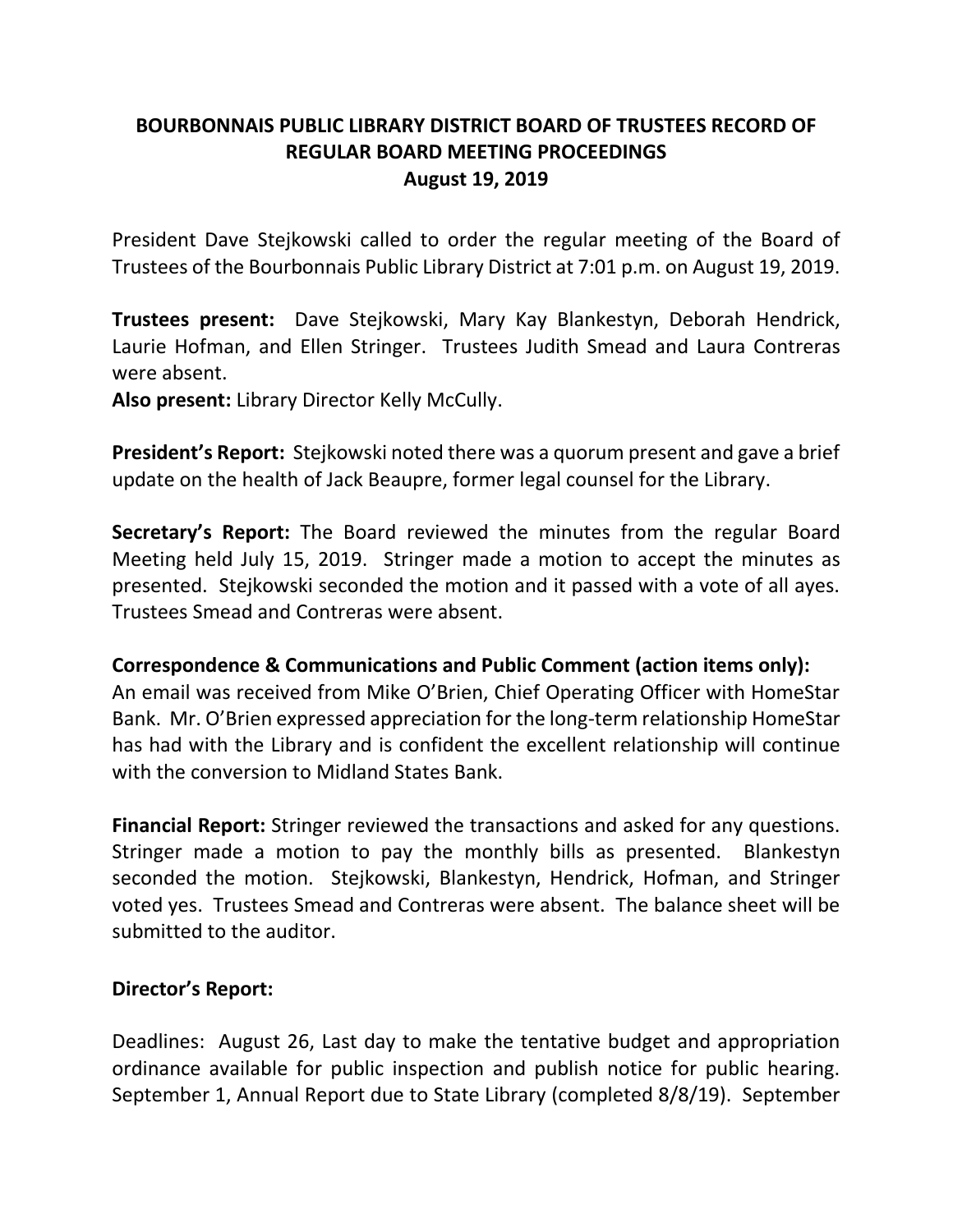24, Deadline for Public Hearing and adoption of Budget and Appropriation Ordinance. September 28, Last day for audit of the records kept by the Board's secretary to be filed (completed 7/19/19). September 30, Last day to transfer unexpended funds from prior fiscal year to Special Reserve Fund.

Annual Audit: The auditors from Zabel & Associates collected and reviewed data for the FY2018-19 audit on Monday, July 22. Joe Martin will present the annual audit to the Board at the September 16, 2019, meeting.

Tax Distribution: The first tax distribution was received on July 22, 2019, in the amount of \$414,464.72. The second distribution is scheduled for August 19, 2019.

Friends of the Library: The Friends of the Library held their annual book sale July 25-27, 2019. They raised \$1,700 at the sale. In FY2018-19 the Friends of the Library donated \$2,200 towards library programs, promotions, and furniture.

Building & Grounds: Dominion Lighting completed installation of five lighting zones throughout the interior and exterior of the Library between August 1-7, 2019. Over 1,200 bulbs were replaced during this lighting project. LED bulbs are estimated to last an average of 50,000 hours (roughly 16 years) and will help to significantly decrease energy consumption at the Library. The October 2019 ComEd bill will reflect one full month of LED lighting usage.

Marketing: There are currently 1,107 people on the library email list (30 new). The Library has 1,697 likes on Facebook (47 new), and 397 followers on Instagram (20 new).

Website: McCully and Katey Moore, Marketing Coordinator, met with Linkpoint Media on July 18, 2019, to discuss the proof of the new website homepage and the overall design of the new site. McCully and Moore emphasized the importance of a clean, less is more approach to the overall design and were very pleased with the color palette, icons, and font Linkpoint chose for the homepage. They are currently adding content to the site and are hoping for a September launch. McCully included a sample of the homepage for Board members to view.

## **Circulation Services:**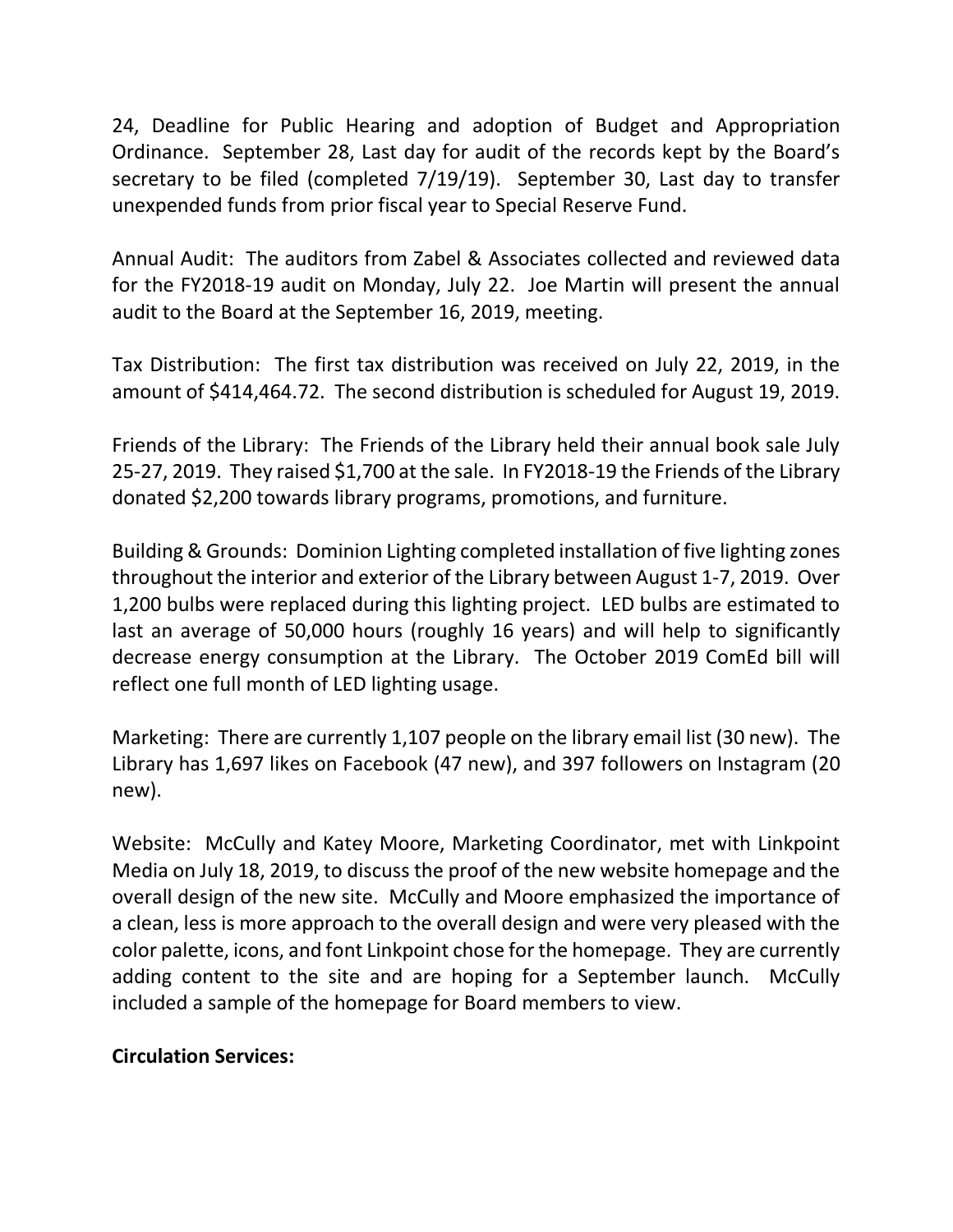Credit Card Payment: The Library has started accepting credit card payment through Square. We are now able to accept payment by credit card at the Circulation Desk and at outreach events with a Square magstripe reader or chip reader that attaches to the Square payment app with a library-owned iPad. The Library has collected \$175.61 in payments and have paid \$4.98 in fees (2.75 % per transaction rate) since starting to accept credit card payment on July 23, 2019. All credit card deposits are reconciled on a weekly basis.

Summer Reading Registration: Summer Reading officially ended on August 1. The circulation team enthusiastically advertised, informed, and signed patrons up for the Summer Reading Adventure and distributed prizes as participants completed their reading logs. Participation totals were Aliens 418, Astronauts 303, and Asteroids 309 for a total of 1,030 participants.

## **Technical Services:**

Nonfiction weeding: Sections 001-320 in Nonfiction have been evaluated and weeded using the Crew Method. Items added totaled 481 and 389 items were deleted from the total collection in July.

## **Adult Services:**

Summer Reading Raffle: Prizes for the adult Summer Reading Adventure were distributed through a raffle held on August 1. There were 309 participants who submitted a total of 2,643 tickets for the eight raffle prizes.

Museum Adventure Pass: The Bourbonnais Public Library card can be used to received admission or a special discount at participating Chicago area cultural destinations including Brookfield Zoo and Legoland. During the month of July, 14 passes were checked out. Interested persons can receive further information and check for availability at the Circulation Desk.

## **Youth Services:**

Popsicles with Police: There were two sessions of Popsicles with Police held in July. The sessions included special story times and tours of the Bourbonnais Police Department.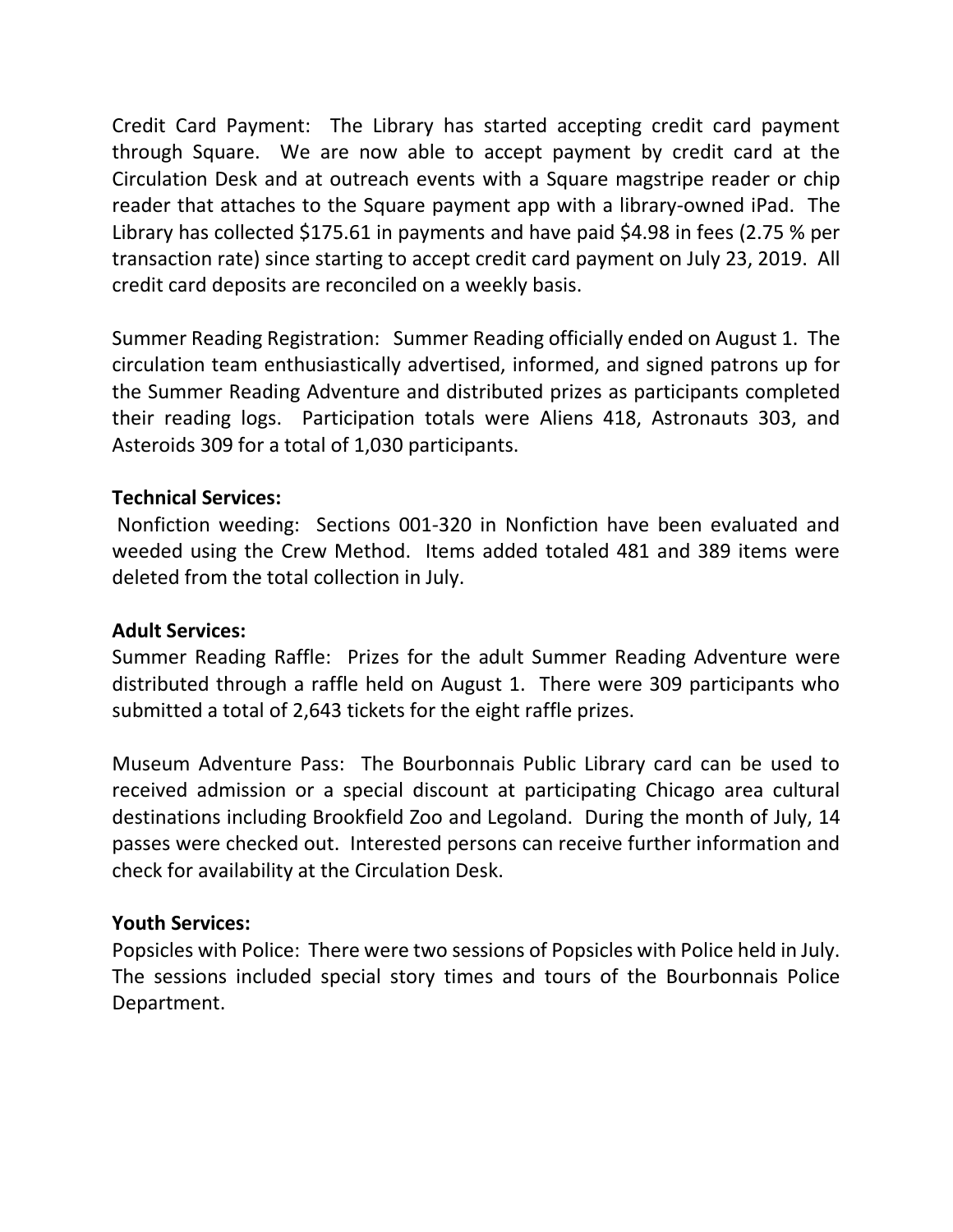Children's Services Circulation Statistics: Children's Services has had a significant increase in circulation statistics over the last three years. In some collections the statistics have doubled since 2017.

Summer Reading Summary: McCully included a summary for the summer reading program, *A Universe of Stories*. Astronauts read 3,000 books, Aliens read for 5,220 hours, and Androids read for 7,119 hours, visited the Little Free Library 82 times, and attended 188 programs.

## **Committee Reports:**

**Personnel:** None **Finance:** None **Policy:** August 19, 2019, Committee meeting **Building and Grounds:** None. **Long Range Planning:** None.

**Unfinished Business:** None

## **New Business:**

Adopt Ordinance 19-04- *Budget & Appropriation Ordinance*: Stringer made a motion to adopt Ordinance 19-04- *Budget & Appropriation Ordinance* as presented and Blankestyn seconded the motion. Stejkowski, Blankestyn, Hendrick, Hofman, and Stringer voted yes. Trustees Smead and Contreras were absent.

Approve transfer of funds from Capital Reserve Fund for Lighting Project: McCully reported that the total amount for the LED Lighting Project completed by Dominion Lighting, Inc. was \$11,443.96. A portion of this amount was paid from unexpended funds in the amount of \$7,672.31 from fiscal Year 2018-19. McCully asked approval for transferring \$3,771.65 from the Capital Reserve account. Stejkowski made a motion to approve the transfer of funds from the Capital Reserve account to pay the remaining balance of the lighting project. Stringer seconded the motion. Stejkowski, Blankestyn, Hendrick, Hofman, and Stringer voted yes. Trustees Smead and Contreras were absent.